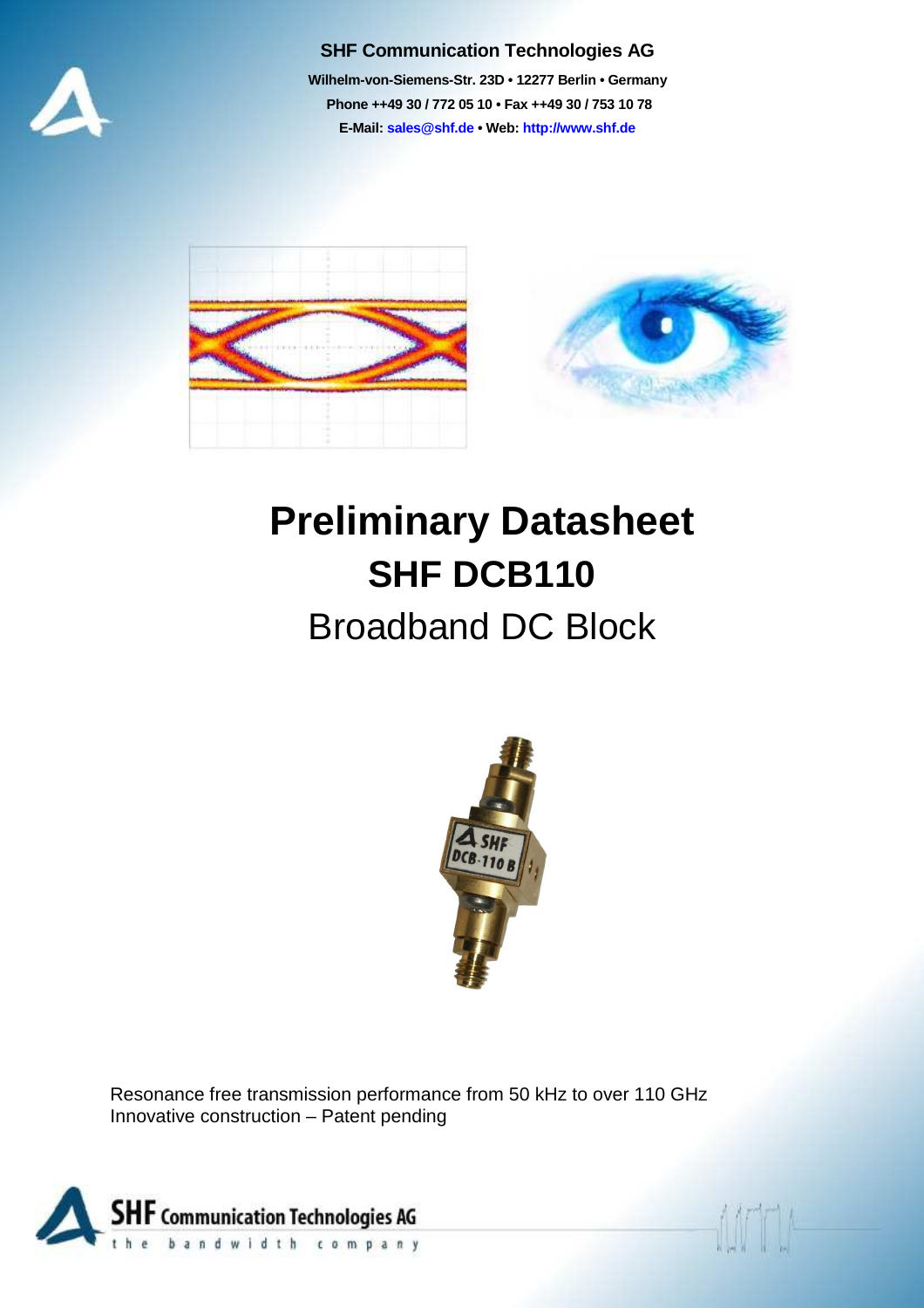# **Specifications – SHF DCB110**

| <b>Parameter</b>          | <b>Symbol</b>       | Unit       | <b>Min</b> | <b>Typ</b> | <b>Max</b> | <b>Conditions</b>      |
|---------------------------|---------------------|------------|------------|------------|------------|------------------------|
| High frequency 3 dB point | f <sub>нісн</sub>   | <b>GHz</b> | 110        |            |            |                        |
| Low frequency 3 dB point  | $*f_{LOW}$          | kHz        |            |            | 50         | @OV DC Block. Voltage  |
|                           |                     |            |            |            | 150        | @10V DC Block. Voltage |
| Insertion loss            | $S_{21}$            | dB         |            | 1.5        |            | $<$ 70 GHz             |
| Input return loss         | $S_{11}$            | dB         |            |            | $-15$      | $>40$ MHz $<$ 10 GHz   |
|                           |                     |            |            |            | $-10$      | >10 GHz <110 GHz       |
| Maximum input power       | $P_{\text{max}}$    | dBm        |            |            | 30         |                        |
| DC Blocking voltage       | *V <sub>block</sub> | $\vee$     |            |            | 10         |                        |
| Input connector           |                     |            |            |            |            | 1mm (Male/Female)      |
| Output connector          |                     |            |            |            |            | 1mm (Male/Female)      |
| <b>Dimensions</b>         |                     | mm         |            |            |            | 33 x 17 x 8 (max)      |

\* other versions with  $f_{LOW}$  /  $V_{block}$  (16V/25V) available on request, please contact SHF

## **Insertion loss Group delay deviation**



## **Return loss**



SHF reserves the right to change specifications and design without notice – SHF DCB110 – Rev. 1.0 – 04/Jul/2007 Page 2/3